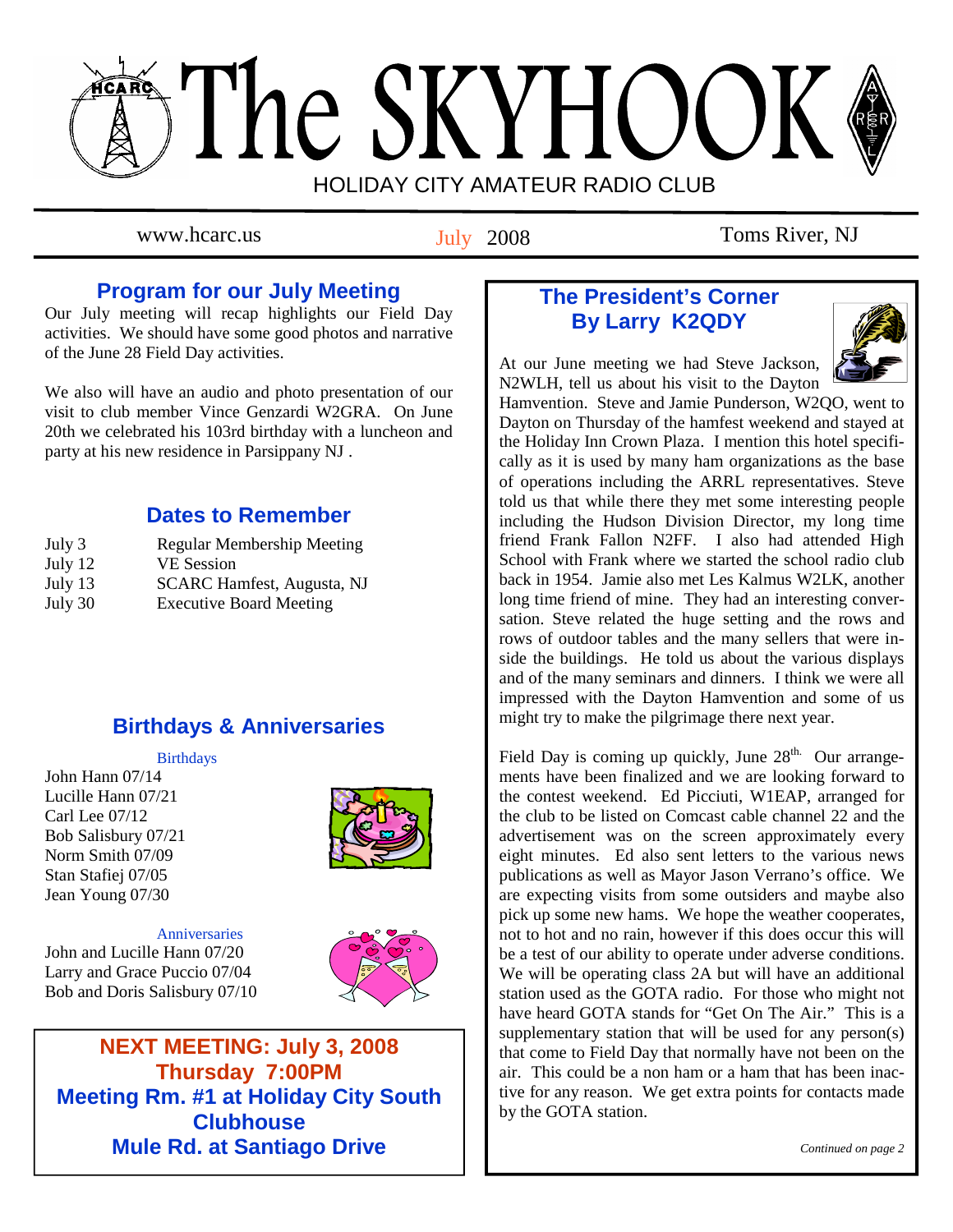# Page 2 July 2008 HCARC

#### *Continued from page 1*

On Saturday June  $21<sup>st</sup> 2008$  we visited Vince Genzardi, W2GRA, at the assisted living facility where he lives in Parsippany. Vince has been a long time member of the Holiday City Amateur Radio club and still maintains his membership. Vince was 103 years old and this was to be a surprise visit and birthday party. The staff at the facility was very happy to see us come and his family also helped keep the secret from him. The facility set a table for us in the dining room where we had lunch and a birthday cake with Vince. We presented him with a plaque and a lovely live plant that he will keep in his room. The afternoon went very quickly reminiscing past times and Vince told us about his ham radio activities. He was first licensed in 1922 with the call sign 2AEH. See page (2) for full details and some photos.

 On the way up to see Vince the group stopped at the Raratan Valley ARC hamfest held in Piscataway. We arrived there at 8:30 AM just in time to search for various ham treasures. While there I met a few friends from North Jersey and also had a few minutes to speak with my friend Frank Fallon N2FF. Frank an I have known each other since high school and continue to speak each day on a morning net at 8:30 AM on 3700 Khz. There are seven hams that regularly check in and converse about many topics but mostly about DX. If you are up at that time you might want to check in as we always welcome new comers.

Don't forget the Thursday evenings, 7:00 PM schedule, on the 146.880 repeater. Those of you that don't have HTs can also access the repeater through Echo Link. Echo Link is a free down load off the internet. Additionally, club members access the repeater each day at 10:00 AM for some good rag chew and technical discussion.

Well that's all for this month's column and I am looking forward to seeing you at our July 3rd, 2008 meeting where we will discuss Field Day 73 Larry K2QDY

# **A Visit With Vince Genzardi (W2GRA)**

 On Saturday June 20, a group of Holiday City Radio Club members drove up to Parsippany NJ to visit with Vince Genzardi W2GRA. This was Vince's 103 birthday and arrangements for a surprise birthday party had been made with the Assisted Living Facility where he now resides. We arrived at the facility at 11:30 AM and located the Program Manager who was already preparing for the party. Gas filled balloons and decorations were placed on the long table they had set for us in the main dining room. I believe the staff shared our excitement to be with Vince on his 103<sup>rd</sup> birthday. We were escorted to the dining room and took a seat at the table as Vince had been detained in his room until we arrived. His friend Tom, another resident at the facility, was also asked to sit at the table. When all was in place they had Vince come down to the dining room where he immediately recognized us waiting for him at the table. As he walked over to us the entire dining room burst into applause.

*Continued on page 3* 

### *Our VE Crew*

John W2LKS, Murray KD2IN, Bill AC2F, John K2JWH, Ed W1EAP, Larry K2QDY, Jamie W2QO, John KQ4WR, Jack KC2FS, Stan KB2PD Steve N2WLH, Kevin W2FA Ed WA2NDA.

#### **CLUB COMMITTEES**

*Refreshments:* Ray KC2GKN John K2WJH, Carl W2PTZ *www.hcarc.us Webmaster*: Steve N2WLH, Kevin W2FA *Publicity:* Ed W1EAP *Programs*: Bob KC2QMZ *Sunshine*: David WA2DJN *Event Food Committee*: Grace-Marie (K2QDY) *Field Day*: Larry K2QDY *VE Sessions*: Bill AC2F, Larry K2QDY plus the 'crew' *Skyhook*: Larry K2QDY *Funds Raising*: Irv N2BHS *Membership*: Bill AC2F

#### HOLIDAY CITY AMATEUR RADIO CLUB Toms River, New Jersey

Web Site www.hcarc.us

President Larry Puccio K2QDY 732 349-2950 Vice President Ed Picciuti W1EAP 732 736-0955 Secretary Norm Smith W2PXE 732 920-5423 Treasurer Joe Militano KC2QLA 732 657-7092 Executive Board Don Smith W2III 732 505-4821 Executive Board Lee Kissel WA2JWR 732 244-6074 Executive Board Bill Haldane AC2F 732 240-7064 Executive Board Ray Lauterbach KC2GKN 732 244-8176 W2HC Trustee Don Smith W2III 732 505-4821

Membership is open to all interested persons. Ham license is not required. Dues are \$20.00 per year, payable Jan. 1st . Members joining during the year will have the dues prorated. Family membership \$10.00

Meetings are held on the first Thursday of every month, at 7:00 pm. Location: Meeting Room #1 in the Holiday City South Clubhouse. Directions: Go to Mule Rd. and to the corner of Santiago Drive. Turn into Santiago Dr., then into the parking lot in front of the pool. Enter bldg. on right.

------------------------------------------ The SKYHOOK is published monthly. Editor and Publisher: Larry Puccio K2QDY phone: 732 349-2950 E-mail lpuccio1@comcast.net<br>Send all newsletter items to: Larry Puccio 22 Sabinas Street Larry Puccio 22 Sabinas Street Toms River, NJ 08757-6445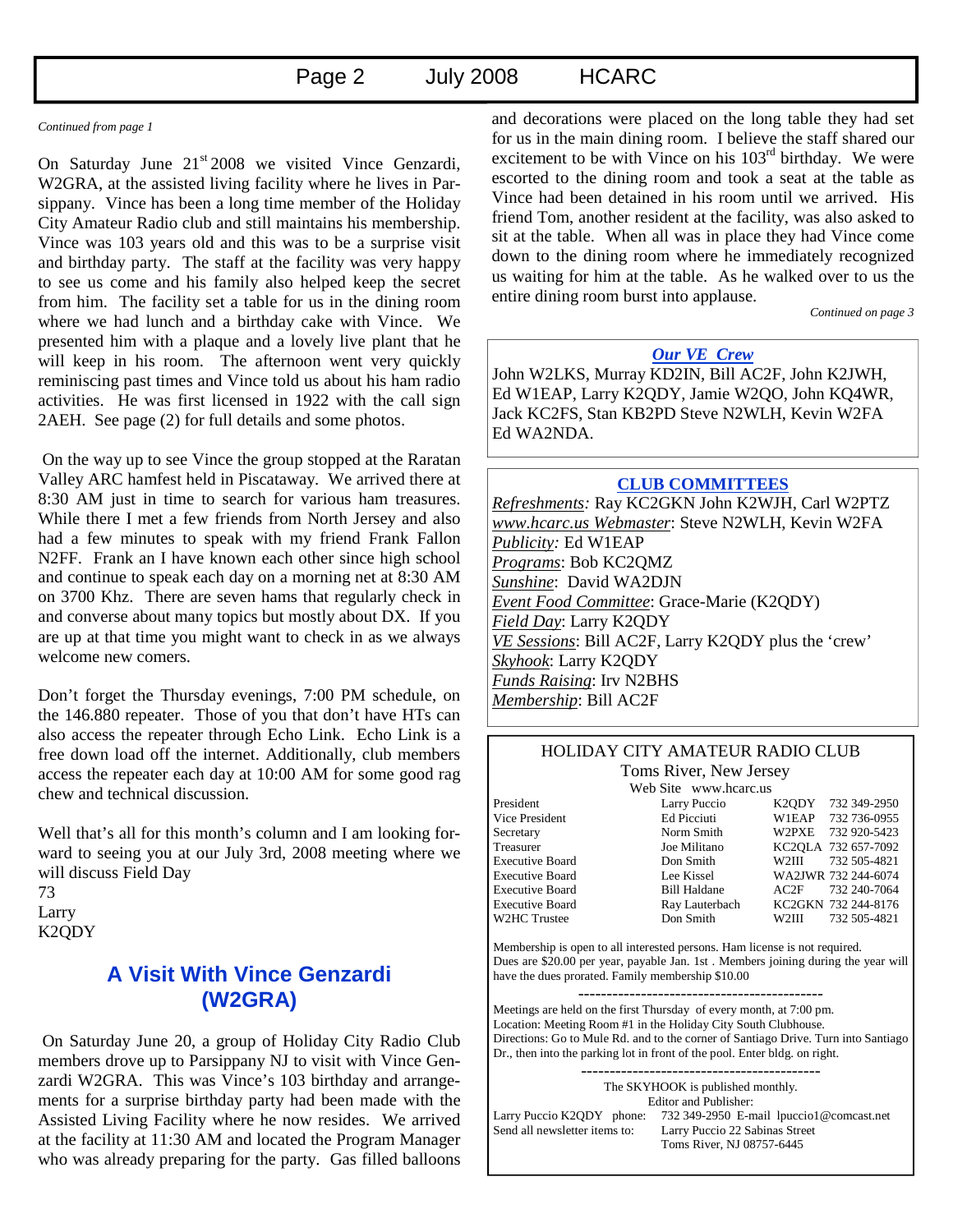#### *Continued from page 2*

Vince had a huge smile on his face. We had Vince sit at the head of the table and all he could say was "I don't believe you came all the way up to see me on my birthday." We all shook his hand and took our place at the table. His friend Tom sat next to him. We presented Vince with a plaque that Murray created on his computer and we had framed. Additionally, we presented Vince with a nice plant for him to place in his room and a birthday card with all the club member's signatures on it. We were told Vince still does some gardening and has a plot of ground out back where he grows tomatoes and cucumbers. Before the meal was served we had a long chat with Vince and did some reminiscing about his life. Vince was licensed in 1922 at the age of 17yrs. as 2AEH and later became W2GRA. He holds an Advance Class license. Vince told us about growing up in the Bronx, New York and operating a small tube transmitter and receiver. Not too much DX in those days other than some adjacent states and an occasional Canadian station. He told us that all ham operation had to cease around 1942 as World War II was well under way. He went into the Army and served a tour of duty. When he returned he went to work for Sperry Gyroscope Company on Long Island working on the early Radar development. He told the group about the Klystron tubes that were used in the Radar systems of that time. He learned of an opportunity at NBC radio and joined the network where he was in the audio department. When television began to emerge Vince transferred into that area of NBC, however, still doing audio work and he covering many election conventions. He worked at NBC for 25 years and then retired to move to Holiday City in Toms River NJ. Vince was one of the original Holiday City Club Members and joined in 1995. Vince told us that he originally operated CW but as SSB developed his operating preference changed to voice operation.

 The facility provided a delightful lunch for us and then had a sheet cake with and candles and "Happy Birthday Vince" written on it. Additionally, Mike Agostinellos friend Lucille Cuzzi baked a lovely pound cake that we tasted too. We sang Happy Birthday to Vince and everyone shared in the cake. Throughout the afternoon many of the residents came over to Vince to congratulate him and wish him many more healthy birthdays. The afternoon went very fast and we congratulated Vince on this milestone and told him that we would be back next year to celebrate his  $104<sup>th</sup>$  birthday. I think Vince had a real good time, he was very surprised to see us and the nursing staff was equally happy to have us there to celebrate his birthday.





Holiday City Amateur Radio Club **Congratulates valued Member** Vince Genzardi W2

In Recognition of his pioneering interest in Amateur Radio and of his acquiring, 86 years Radio License 2AEH in 1922. And for his continued interest and involvement Amateur Radio from 1922 to 2008. And for continued support and participation in HCARC joining in 1994.